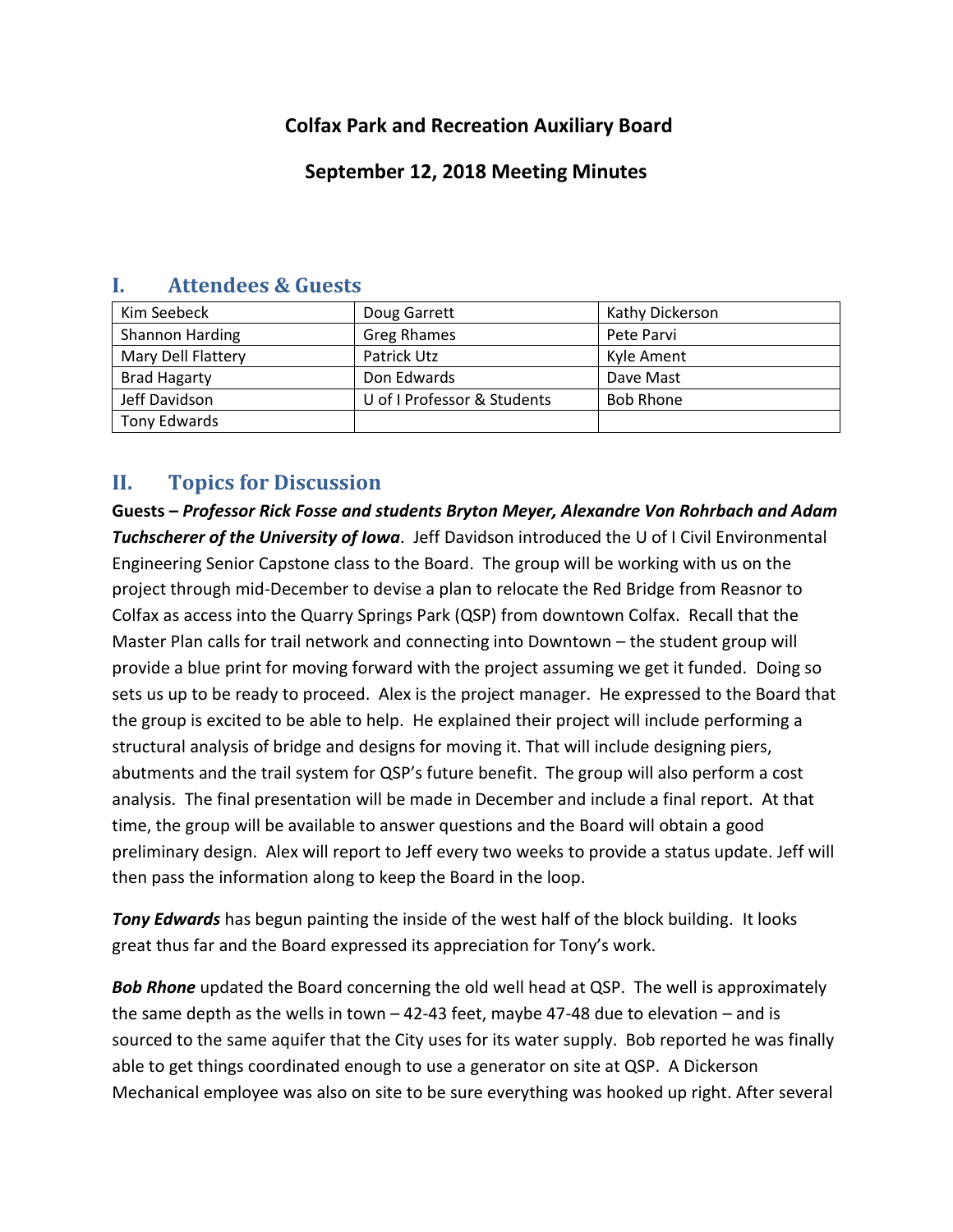trials and errors due to unmarked wiring, they got the well head spinning. He could feel air coming through and they saw "drips" at the top of the well head. Bob stated that based upon the casing looking good as far as the exterior is concerned, he believes it's viable to go to the next stage of this well project – contacting a company to pull the well head and assess it. The Cahoy Group in Sumner, Iowa, has provided an estimate for pulling all necessary components, and using a camera on the inside of the casing for assessment purposes. The estimate to perform the work/assessment is just under \$4,000. Bob has talked to George Dickerson, who indicated he may have someone that could do the same thing with another group and it might be less expensive. The Board will need to follow up with George on that. Bob noted that a stainless steel screen will be required at the bottom of the well head to make the Department of Natural Resources (DNR) happy. Bob further indicated that if it is found that the casing is deteriorating, there are two choices: (1) put in a new casing, or (2) put a new liner in existing casing. Next, on the line bringing water into system, the DNR will require a check valve so water doesn't flow back into aquifer; they may require two. The well head will have to be 4' above highest minimum water level; it already meets that requirement. Bob reported consumption will have to be inside a well house, to introduce chlorine. QSP would have its own permit, independent of the City of Colfax water supply. The benefit to the City is that QSP becomes an alternative source for the City. However, if City wells are getting low, this one will get low along with it. He was excited about the potential for this well head to pump water back into the City supply if the City crew has to treat surface water. The size of a well house/bath house was discussed and it was noted the location is pretty good for a bath/shower house as compared to master plan for that immediate area. The distribution system should be relatively easy to install from that location. Denny Lester had assured the crew they could get "threephase" over there, probably underground – and it wouldn't have to be that deep there. Further discussion ensued, including a question and answer period. Bob advised the Board that the City recently paid \$15,000 for a new pump for its well because the existing pump was built in 1964/65 and parts were no longer available. So he advised it might be a better idea to replace QSP's old pump with a new pump, versus pulling it to assess it, etc. Don Edwards moved to approve a cap of \$4,000 to be spent on the well project for a check of the existing well head and pump, once at least one more estimate or quote is obtained, and that Greg Rhames, Doug Garrett and he act as a subcommittee that will make the decision about which vendor to use to accomplish the task; 2nd by Mary Dell Flattery.

**Agenda Approval –** Kim Seebeck invited a motion to approve the agenda. So moved by Doug Garrett; 2<sup>nd</sup> by Shannon Harding. Motion approved.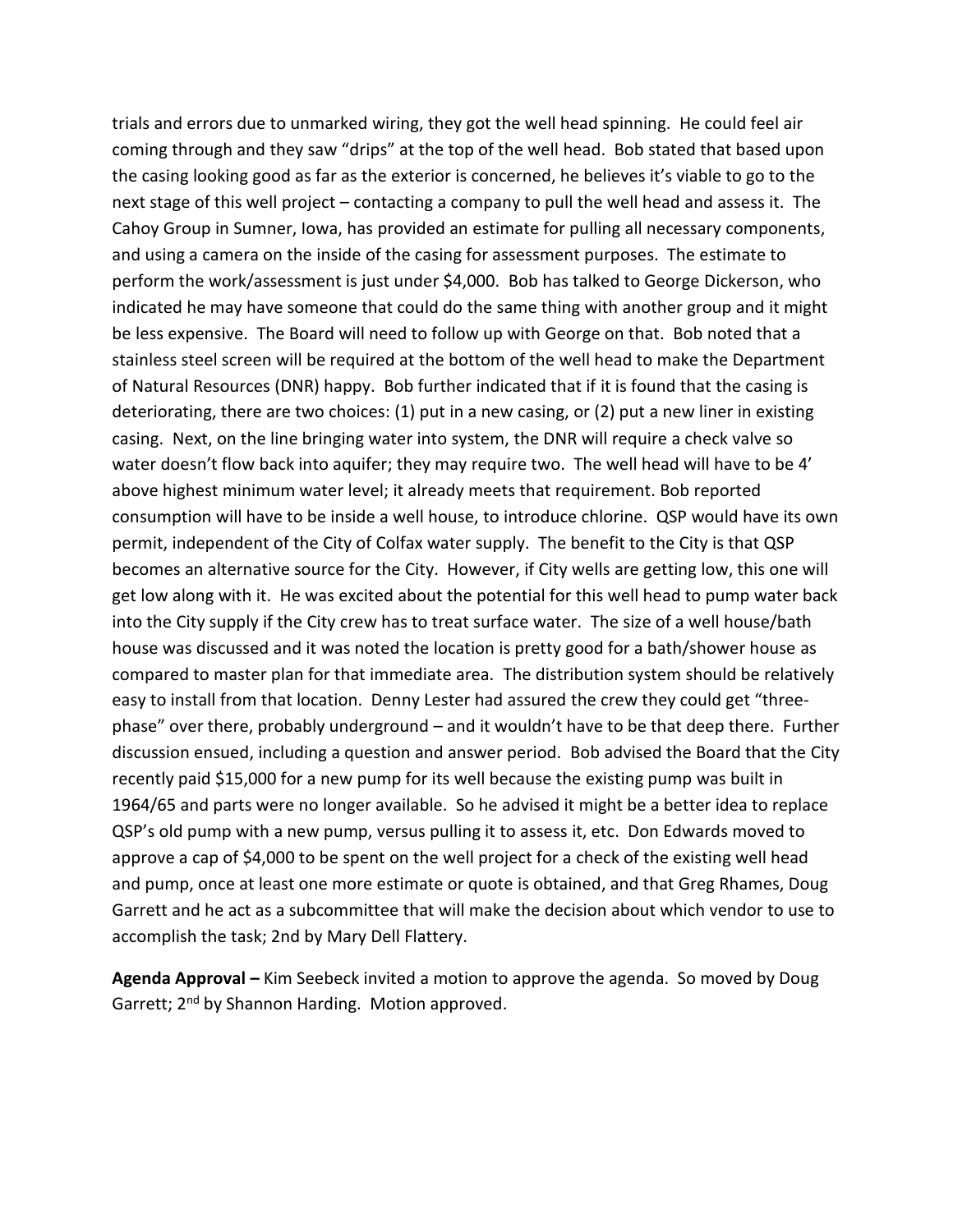**Financials –** Kathy Dickerson presented the financial report.

### **Account Balances as of 9/12/18:**

- Savings:
	- o Balance: \$72,166.86
- Checking:
	- o Balance: \$5,880.54
- Cash Accounts:
	- Petty Cash Archery: \$100.00

Kathy noted the checking account balance includes the sum of \$265.00 raised for an ADA fishing dock. Greg moved to approve the financials;  $2<sup>nd</sup>$  by Doug. Motion approved.

**Approval of Minutes from August 8th Meeting –** Doug moved for approval with one correction as discussed; 2<sup>nd</sup> by Don. Motion approved.

### **Committee Reports**

● **Promotions Committee –** Duathlon: Doug reported an extension of the submission deadline through Monday at 4 pm for the Iowa Tourism Grant that would help the Board put on the Duathlon. The duathlon event will be called "Paddle Skedaddle." A number of quotes have come in for costs associated with t-shirts, posters, rental items (buoy, sound system), etc. The Board will probably seek about \$4,500 in its grant application. A tentative event date has been selected: 6/22/19.

● **Operations/Planning Committee** – Doug reported the road into the campground had to be closed again due to flooding in a really low corner in the SW section. He and Pete Parvi advised we're going to have to rake and add more wood chips. Next, a friend of Dennis Farland's will start painting the QSP logo on the outside of the office building tomorrow; the scaffolding has been erected for that. Officially we've been contacted by the Colfax-Mingo 5th grade teachers – they'll be out on April 18 through 19, 2019, for their annual outing; Baxter Elementary wants to come out Monday, April 22, 2019. Next, Doug reported that we have finally received the Prairie Meadows grant check to fund the post/cable fencing on the east end of the island. However, due to the beach potential, we'll hold off until we know what equipment the group forming the beach might want/need to get back to that area. Notably, the funds do not have to be spent until June 2019 so we have time to hold off. Doug talked to Josh today from the central Iowa construction company creating the beach – they'll be out to take more measurements but they have pretty good feel for what they want to do. Doug asked about the lagoon concept – they like the idea and feel like it can be done. They'll get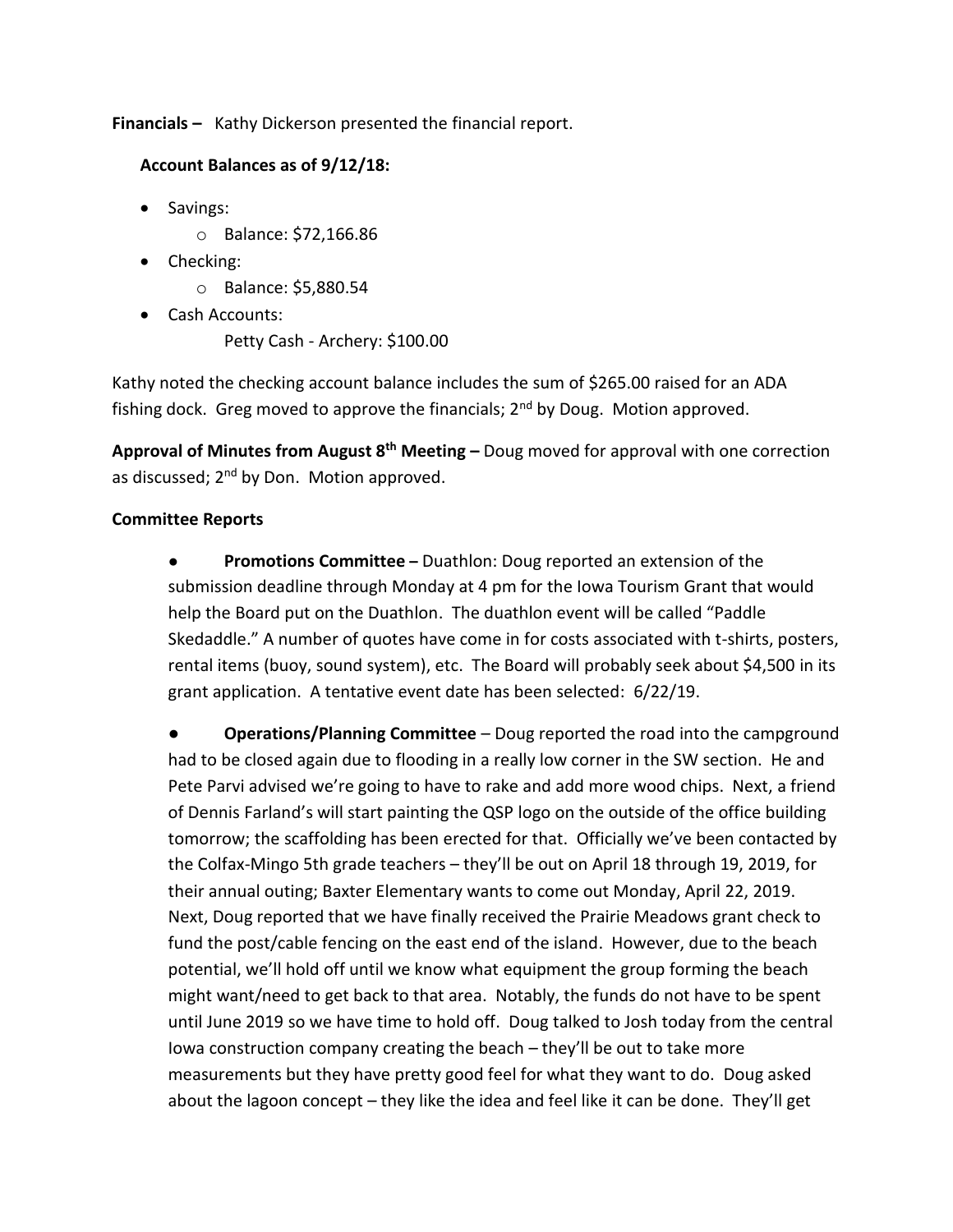back to us soon with definitive answers; sounds like the owners are willing to take on any costs associated. Doug noted that we're still waiting to hear from the City's insurance company about insurance costs/premiums once a swimming beach is added – it's been a two-month wait thus far. Next, Doug noted another newspaper article about the Red Bridge should come out soon because a reporter was out today covering the U of I student involvement. This Saturday morning an Eagle Scout group is coming in to build more osprey nests; Denny Lester is also coming. Regarding the other Eagle Scout project – the Camping Registration Kiosk, and its roof in particular – it is now supposed to be completed by the second Saturday in October. Lastly, Doug noted that without the City tractor mower, we can't cover the mowing needed at present, so more volunteers are needed to mow at QSP.

Discussion ensued regarding the "Working Project List for QSP" handout circulated by Kim.

Kyle Ament addressed the Board regarding the Water Access Grant with the DNR. Specifically, Kyle reported he will be resubmitting the previous proposal with a few modifications. An engineer has performed a survey of the parking lot area. Accordingly, a viable design can now be worked into the grant application. He'll be seeking \$25,500 for a boat ramp, \$8,018 for a boat dock through Iowa Prison Industries, and funds to specific to redirecting water in the parking lot at a cost of about \$4,800, for a grand total of \$38,318. 75% of the total cost would be funded through the grant, if awarded. QSP would then need to come up with the remaining 25%, or just under \$10,000. The grant application must be submitted by September 30. Shannon moved to approve the submission of the Water Access Grant as discussed; 2nd by Patrick Utz. Motion approved.

● **Update on Board Membership** – Discussion was had regarding commitment to the QSP Board, membership and attendance. Confirmed/verified committee memberships.

#### **Old Business**

*Eagle Scout Projects/Osprey Nests & Camping Registration Kiosk update* – see discussion in Operations/Planning Committee Update above.

*Beach Potential Update* – see discussion in Operations/Planning Committee Update above.

Impromptu discussion regarding fishing out at the lakes, including bow fishing. The Board may need to approach the City about modifying its ordinance prohibiting bow fishing.